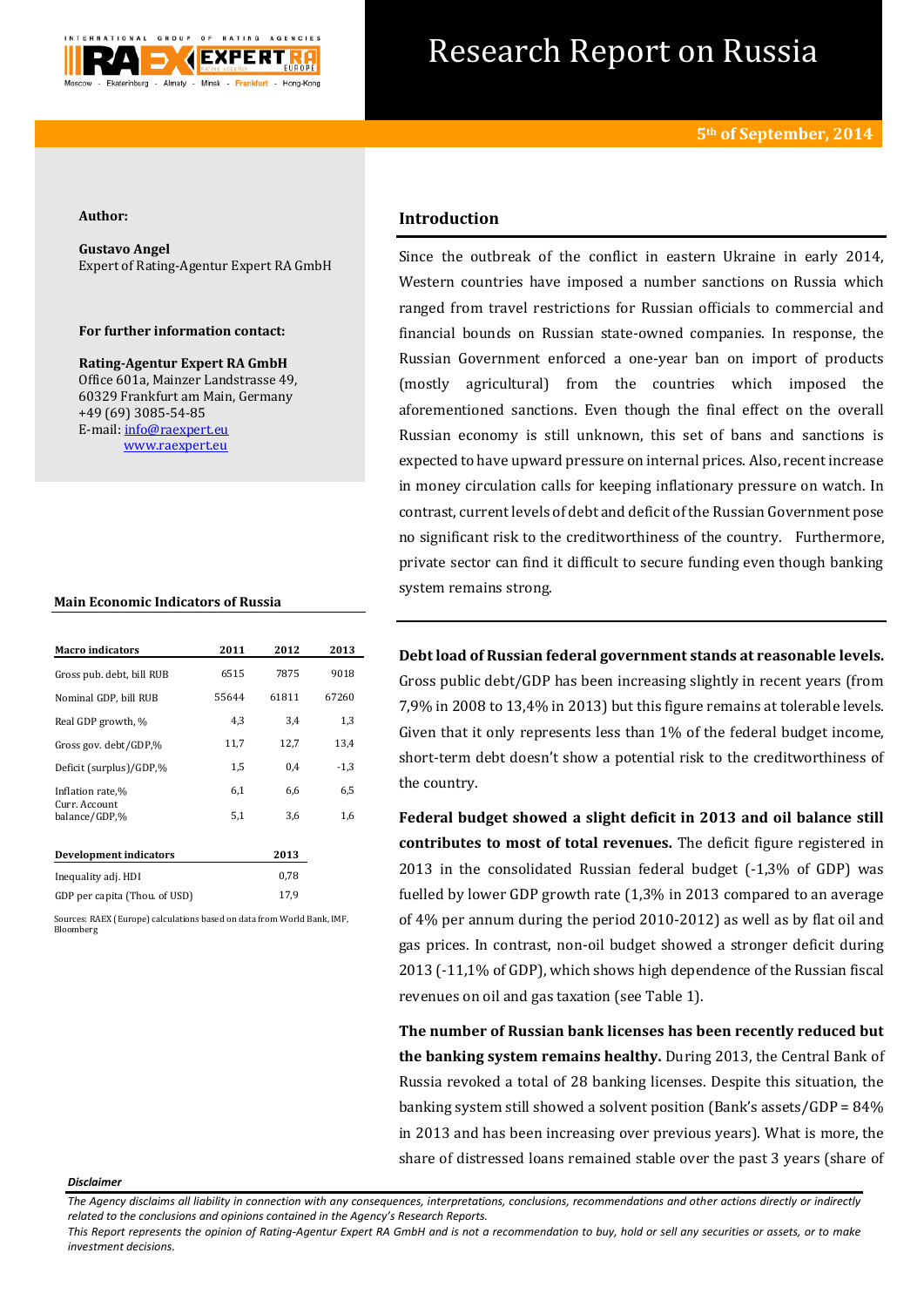# distressed loans was 6,6% and 6% in 2011 and 2013 respectively).

**Table 1:** Federal budget 2012-2013 (% of GDP):

|                             | 2012   | 2013    |  |
|-----------------------------|--------|---------|--|
| Expenditure                 | 37,9   | 35,8    |  |
| Revenues                    | 37,5   | 37,1    |  |
| <b>Balance</b>              | 0,4    | $-1,3$  |  |
| Oil-Balance                 | 10,3   | 9,8     |  |
| Non-oil Balance             | $-9,9$ | $-11,1$ |  |
| Urals oil price, USD/barrel | 110,4  | 107,9   |  |

Source: RAEX (Europe) calculations based on data from World Bank and IMF

**Private sector may suffer more than Government when it comes to financing.** In terms of returns on investments, securities issued by the Russian Government seem to be more attractive for investors than those issued by the private sector. High interest rate on long term Government bonds (9,65%) is likely to divert capital from private investments to Government securities. This may have a negative impact on businesses funding, especially for small and medium enterprises. Additionally, a number of factors is also expected to have a negative impact on the overall investor's confidence. On the one hand, Russia has a low level of investors' protection (the country occupies place 115<sup>th</sup> out of 180 in the Protecting Investors ranking from Doing Business). On the other hand, real interest rate on loans to the corporate sector has fluctuated significantly over the last 6 years (Minimum value in 2011 =  $-6,4\%$ , maximum value in 2009 = 13,1%). If a new set of EU and US sanctions on Russia aimed at the financial sector is finally approved, Russia can run into future difficulties accessing international financing as well as on encouraging domestic and foreign investments.

**Monetary policy carried out by the Russian Federation has worked well so far, but inflation should be monitored.** Strong foreign exchange reserves of the country (509 Billion USD) and relatively low levels of debt denominated in foreign currency (3,35 Billions of USD) suggest that there is no risk for the current foreign exchange regime1. Even though current inflation rate (6%) is around half of the 2008 figure (13,3%), recent bans on import goods imposed by the Russian Government combined with the positive trend of Rubles in circulation (see graph 1) call for keeping future developments of domestic prices on watch.

#### **Graph 1:** Currency in circulation (billions of RUB)



Source: RAEX (Europe) calculations based on data from Central Bank of Russia

<sup>1</sup> The Central Bank of Russia conducts FX policy under managed floating exchange rate

#### *Disclaimer*

**.** 

*The Agency disclaims all liability in connection with any consequences, interpretations, conclusions, recommendations and other actions directly or indirectly related to the conclusions and opinions contained in the Agency's Research Reports.*

*This Report represents the opinion of Rating-Agentur Expert RA GmbH and is not a recommendation to buy, hold or sell any securities or assets, or to make investment decisions.*